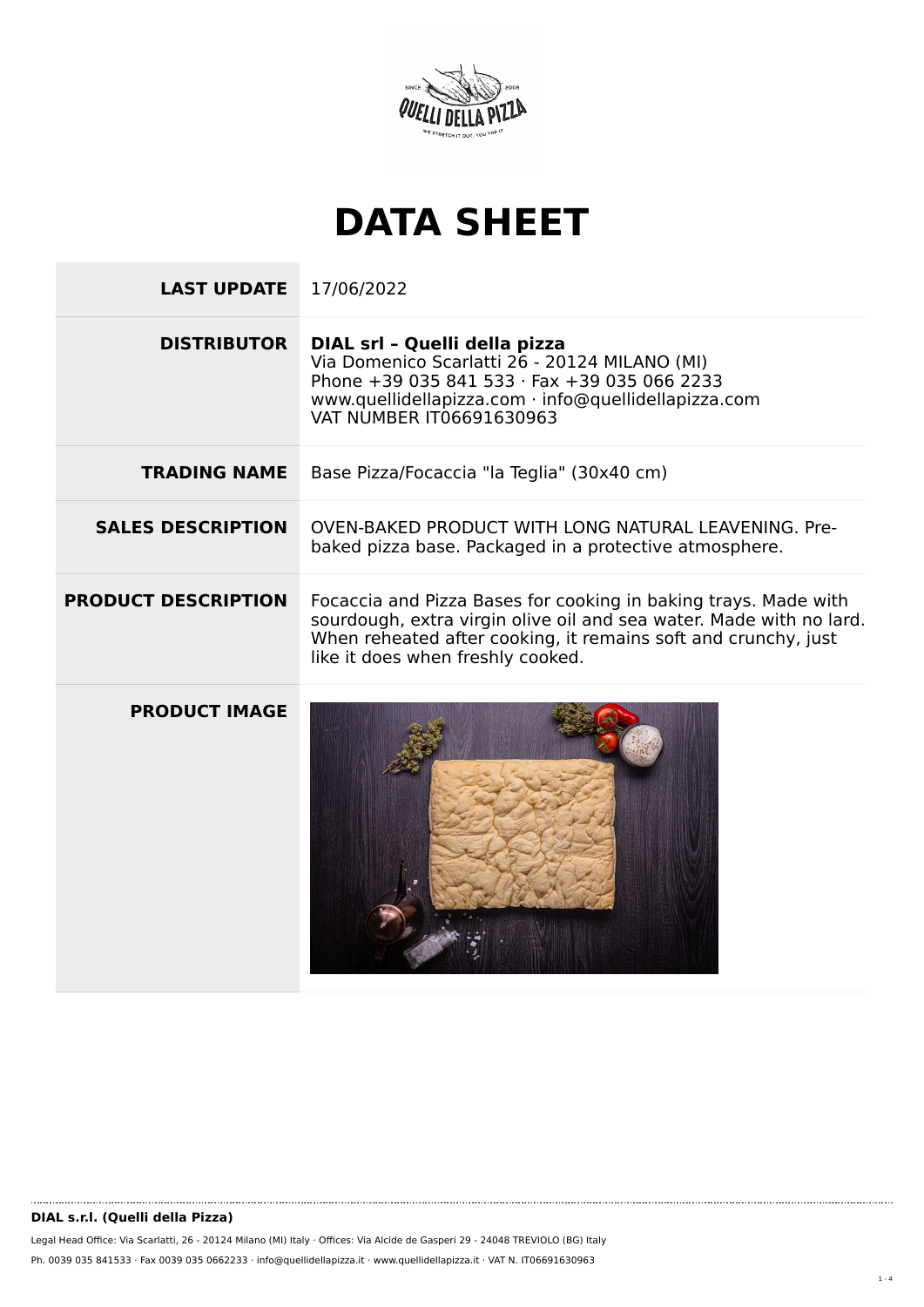

| 08056039881525<br><b>BOX EAN CODE</b>                                                                                                                                                                            |  |
|------------------------------------------------------------------------------------------------------------------------------------------------------------------------------------------------------------------|--|
| <b>PACKAGE EAN CODE</b><br>8056039881532                                                                                                                                                                         |  |
| <b>NET WEIGHT</b><br>600 g $\Theta$ (1 x 600 g)                                                                                                                                                                  |  |
| 30x40 cm<br><b>SIZE</b>                                                                                                                                                                                          |  |
| <b>SHELF LIFE</b><br>BEST BEFORE: 60 days from production date                                                                                                                                                   |  |
| <b>STORING CONDITIONS</b><br>Store in the fridge at a temperature between $0^{\circ}$ C and $+8^{\circ}$ C.<br>Do not pierce the packaging. Once opened, keep refrigerated and<br>consume shortly after opening. |  |
| <b>PACKAGING</b><br>Every carton contains 10 envelops with 1 pizza bases each. 10<br>pizza bases per carton.                                                                                                     |  |
| <b>INSTRUCTIONS FOR USE</b><br><b>COOKING IN VENTILATED OVEN (suggested):</b>                                                                                                                                    |  |
| Preheat the oven to 250°C. Top as you like. Cook for 5/6 minutes<br>directly on oven rack. Do not cook on sheet pan.                                                                                             |  |
| <b>COOKING IN REFRACTORY OVEN:</b>                                                                                                                                                                               |  |
| Preheat the oven to 350°C. Top as you like. Cook for 3/4 minutes.<br>Cook in a pan.                                                                                                                              |  |
| <b>Cereals</b> containing gluten and products thereof<br><b>ALLERGENS</b><br>May contain MILK, SOY, SESAME SEEDS, MUSTARD.                                                                                       |  |

Legal Head Office: Via Scarlatti, 26 - 20124 Milano (MI) Italy · Offices: Via Alcide de Gasperi 29 - 24048 TREVIOLO (BG) Italy Ph. 0039 035 841533 · Fax 0039 035 0662233 · info@quellidellapizza.it · www.quellidellapizza.it · VAT N. IT06691630963

..........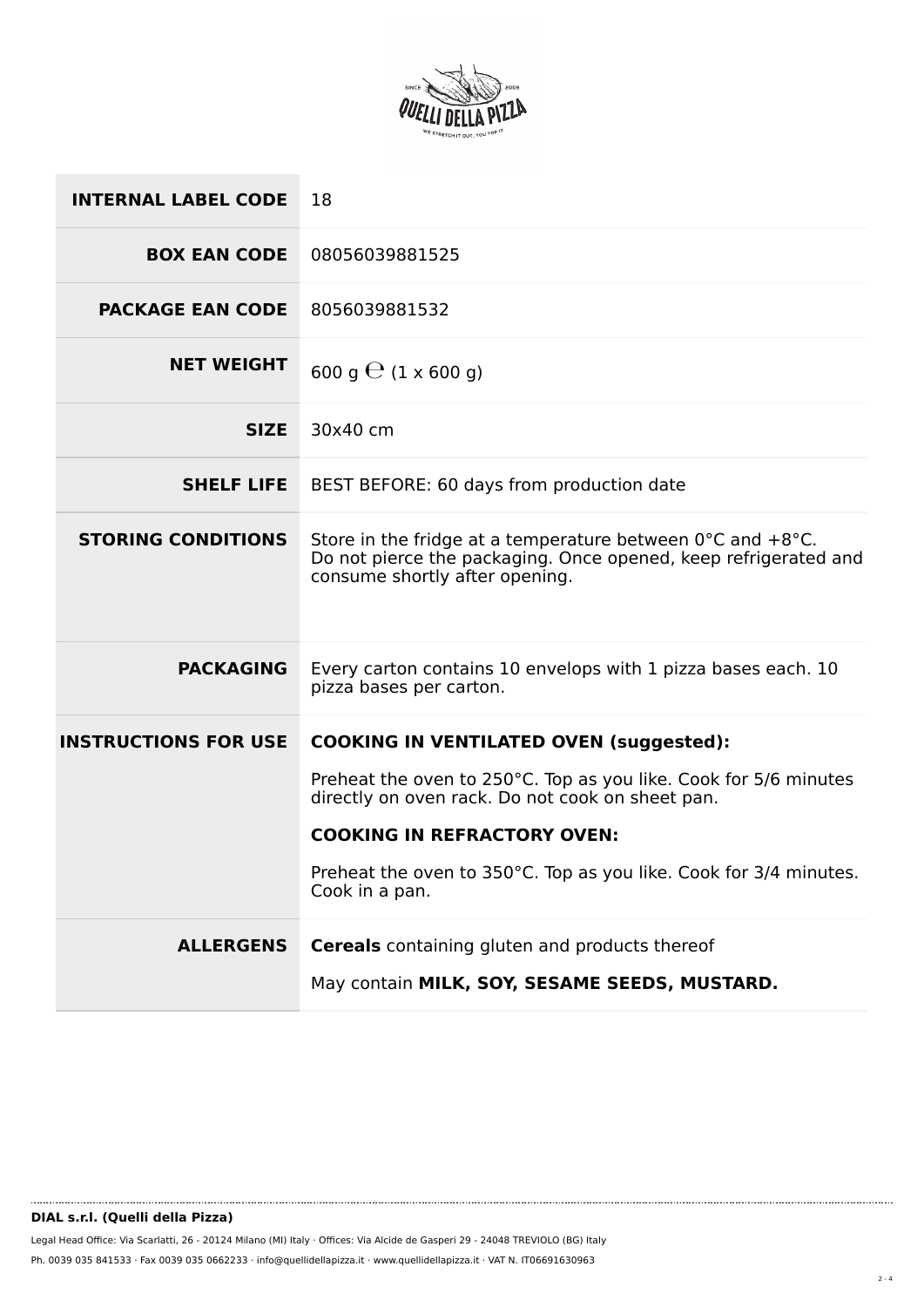

## **ORGANOLEPTIC PROPERTIES**

| <b>COLOUR</b>      | Typical colour of pre-cooked product                                                           |
|--------------------|------------------------------------------------------------------------------------------------|
| <b>CONSISTENCY</b> | Characteristic of pizza base product: soft when uncooked, crispy<br>and crumbly after cooking. |
| <b>TASTE</b>       | Spongy dough and soft to the touch.                                                            |
|                    |                                                                                                |

| Soft WHEAT flour, water, sourdough (40%) (soft WHEAT flour,<br>water), durum WHEAT semolina (18%), microfiltered sea water<br>(5%), yeast, preservatives: calcium propionate, sorbic acid;<br>natural olive oil aroma |
|-----------------------------------------------------------------------------------------------------------------------------------------------------------------------------------------------------------------------|
|                                                                                                                                                                                                                       |

| <b>NUTRITION INFORMATION</b><br><b>Average values per 100g of product</b> |                      |  |  |
|---------------------------------------------------------------------------|----------------------|--|--|
| <b>Energy</b>                                                             | 1028 / 243 kJ / kcal |  |  |
| Fat                                                                       | $2,6$ g              |  |  |
| of which saturates                                                        | 0,4,9                |  |  |
| <b>Carbohydrates</b>                                                      | 44 g                 |  |  |
| of which sugars                                                           | 0,3,9                |  |  |
| <b>Fiber</b>                                                              | 0,5g                 |  |  |
| <b>Protein</b>                                                            | 11 <sub>q</sub>      |  |  |
| <b>Salt</b>                                                               | 1,6g                 |  |  |